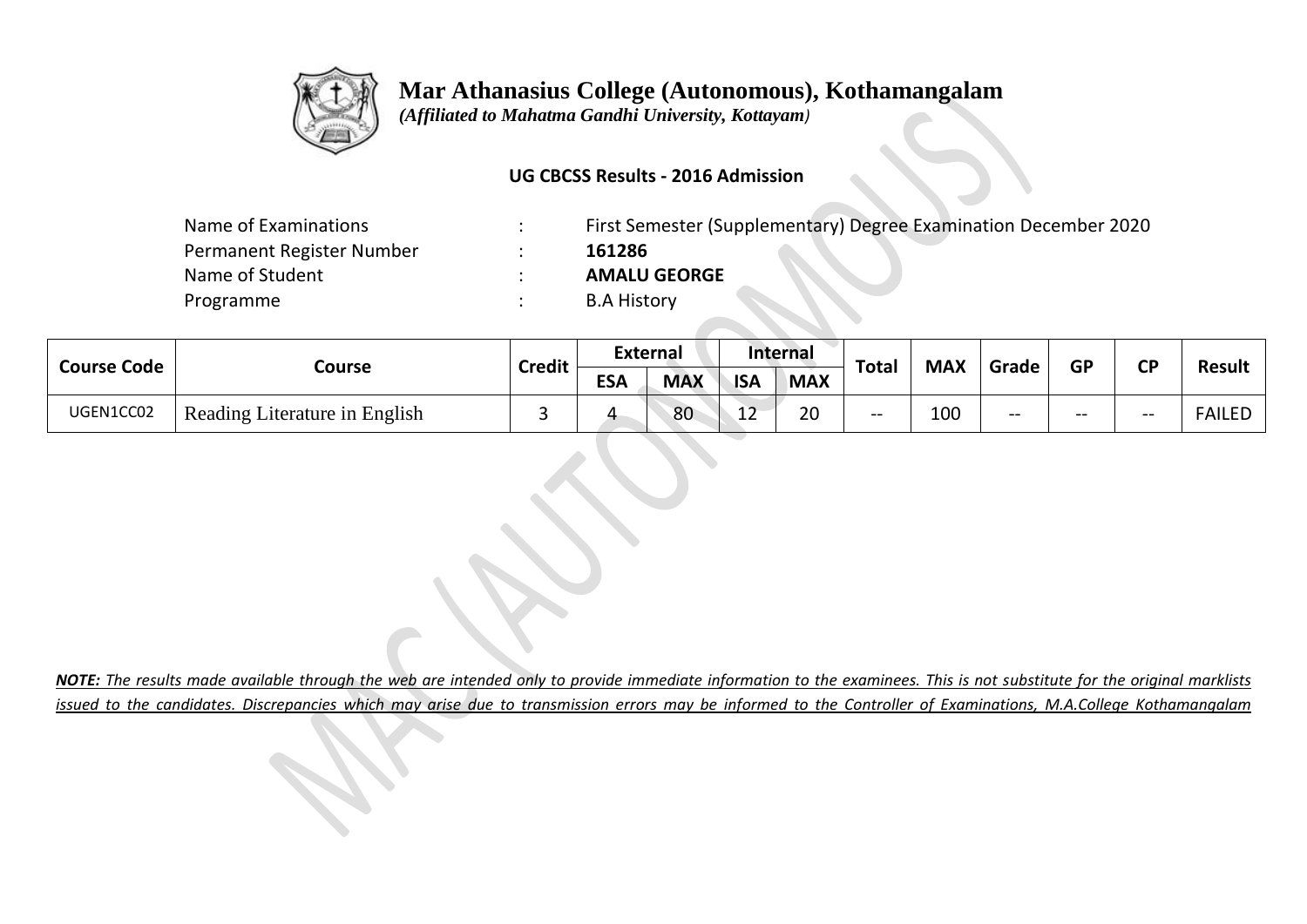

 *(Affiliated to Mahatma Gandhi University, Kottayam)*

#### **UG CBCSS Results - 2016 Admission**

| Name of Examinations      | First Semester (Supplementary) Degree Examination December 2020 |
|---------------------------|-----------------------------------------------------------------|
| Permanent Register Number | 161299                                                          |
| Name of Student           | <b>BENIHA SALIAN</b>                                            |
| Programme                 | <b>B.A History</b>                                              |
|                           |                                                                 |

| <b>Course Code</b><br>Course |                               |               | <b>External</b> |            | Internal   |            |              |            |       |           | <b>CD</b> |               |
|------------------------------|-------------------------------|---------------|-----------------|------------|------------|------------|--------------|------------|-------|-----------|-----------|---------------|
|                              |                               | <b>Credit</b> | <b>ESA</b>      | <b>MAX</b> | <b>ISA</b> | <b>MAX</b> | <b>Total</b> | <b>MAX</b> | Grade | <b>GP</b> |           | <b>Result</b> |
| UGEN1CC02                    | Reading Literature in English |               |                 | 80         | 14         | 20         | $- -$        | 100        | $- -$ | $- -$     | $-$       | <b>FAILED</b> |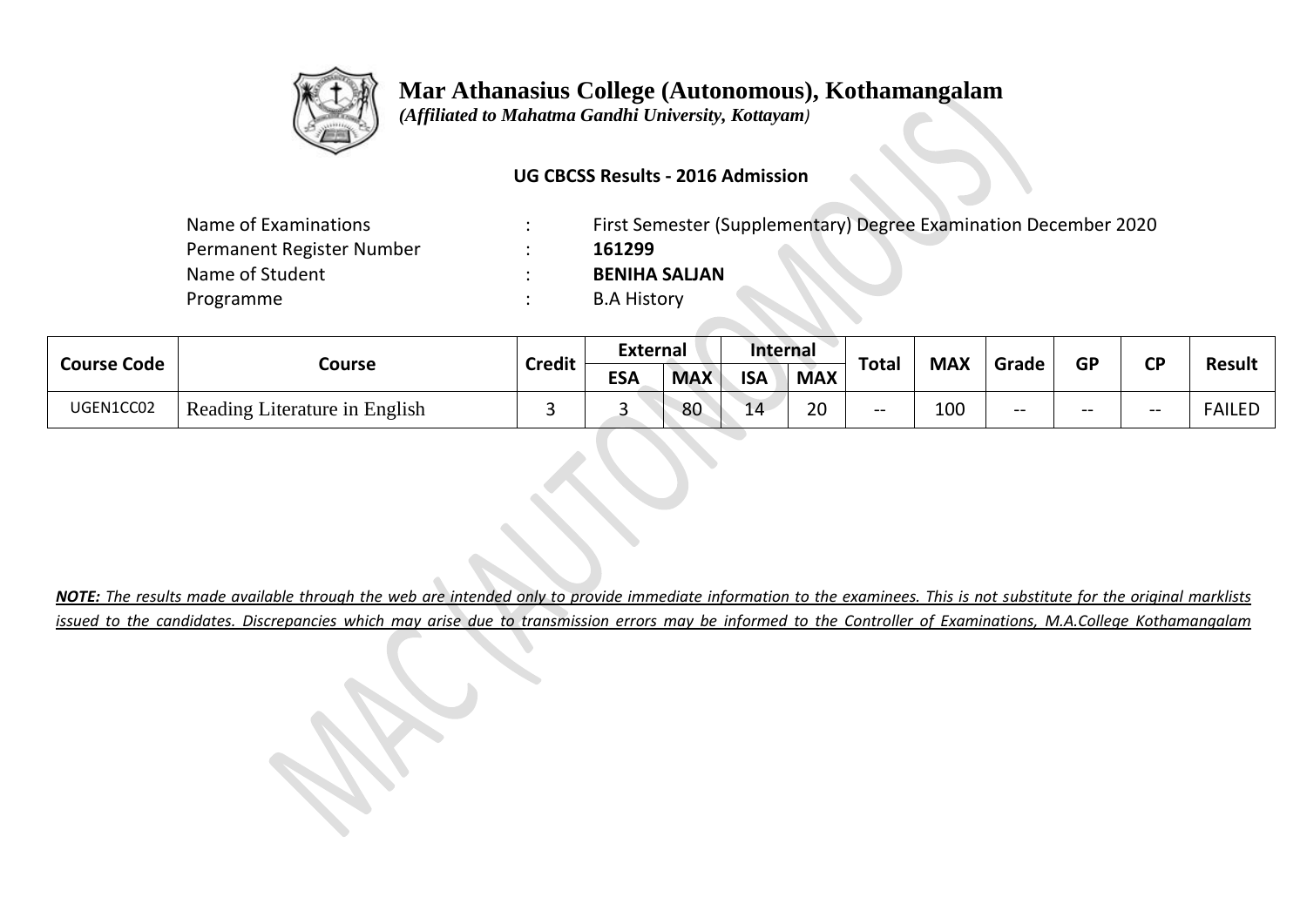

 *(Affiliated to Mahatma Gandhi University, Kottayam)*

#### **UG CBCSS Results - 2016 Admission**

| Name of Examinations      | First Semester (Supplementary) Degree Examination December 2020 |
|---------------------------|-----------------------------------------------------------------|
| Permanent Register Number | 161309                                                          |
| Name of Student           | <b>MALAVIKA P SASI</b>                                          |
| Programme                 | <b>B.A History</b>                                              |
|                           |                                                                 |

| <b>Course Code</b> |                                 | <b>Credit</b> | <b>External</b>                                      |              |            | <b>Internal</b>          |           |           |               |       |       |               |
|--------------------|---------------------------------|---------------|------------------------------------------------------|--------------|------------|--------------------------|-----------|-----------|---------------|-------|-------|---------------|
|                    | Course                          |               | <b>ESA</b><br><b>ISA</b><br><b>MAX</b><br><b>MAX</b> | <b>Total</b> | <b>MAX</b> | Grade                    | <b>GP</b> | <b>CP</b> | <b>Result</b> |       |       |               |
| UGEN1CC01          | Communication Skills in English |               | 1ີ<br>--                                             | 80           | Ω          | $\mathcal{D} \cap$<br>ZU | $- -$     | 100       | $- -$         | $- -$ | $- -$ | <b>FAILED</b> |